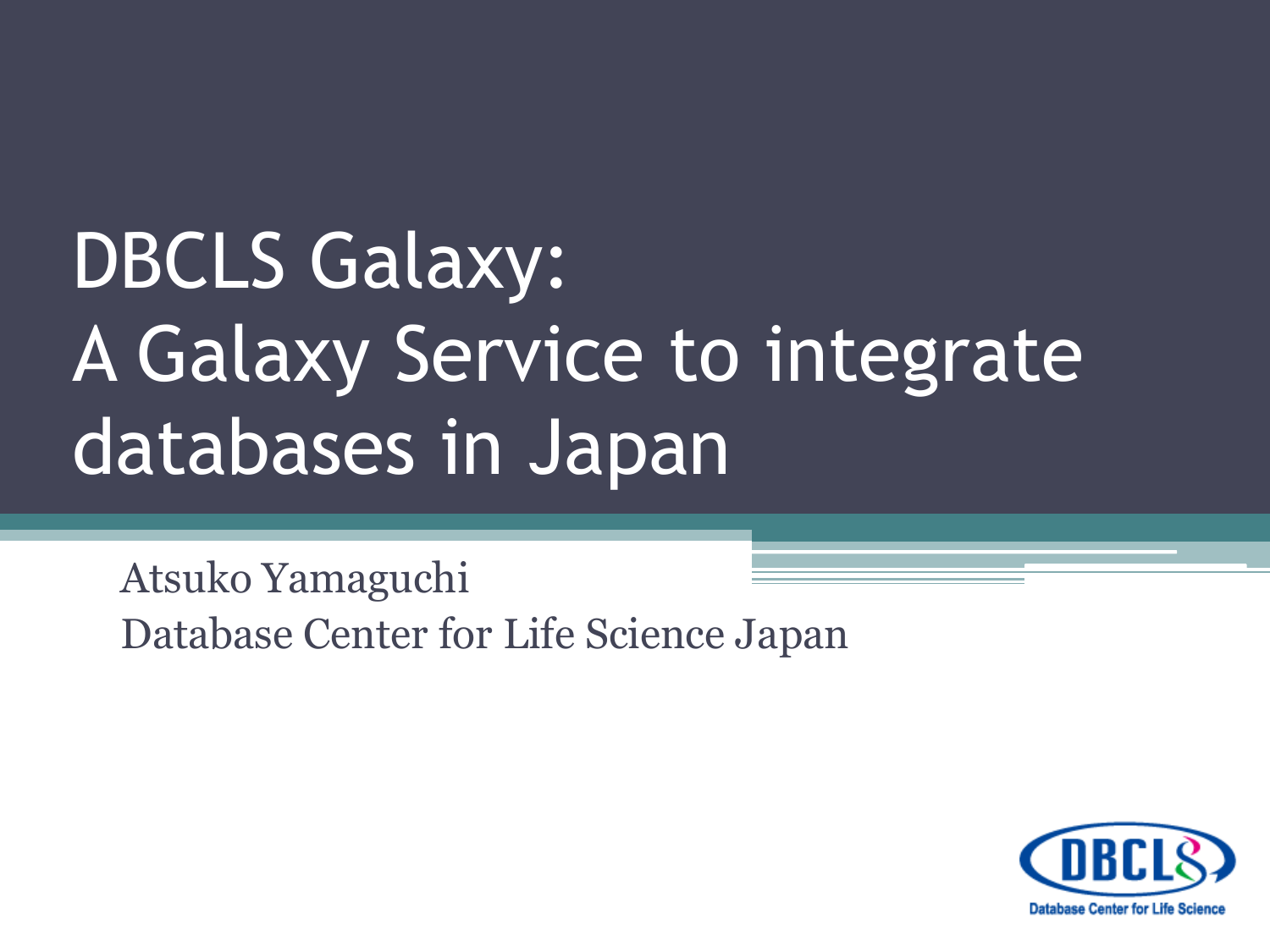## What is DBCLS?

- DataBase Center for Life Science, a national center for life science database integration in Japan (since 2007)
- Our mission is to integrate domestic life science databases and to facilitate open access of life science data.

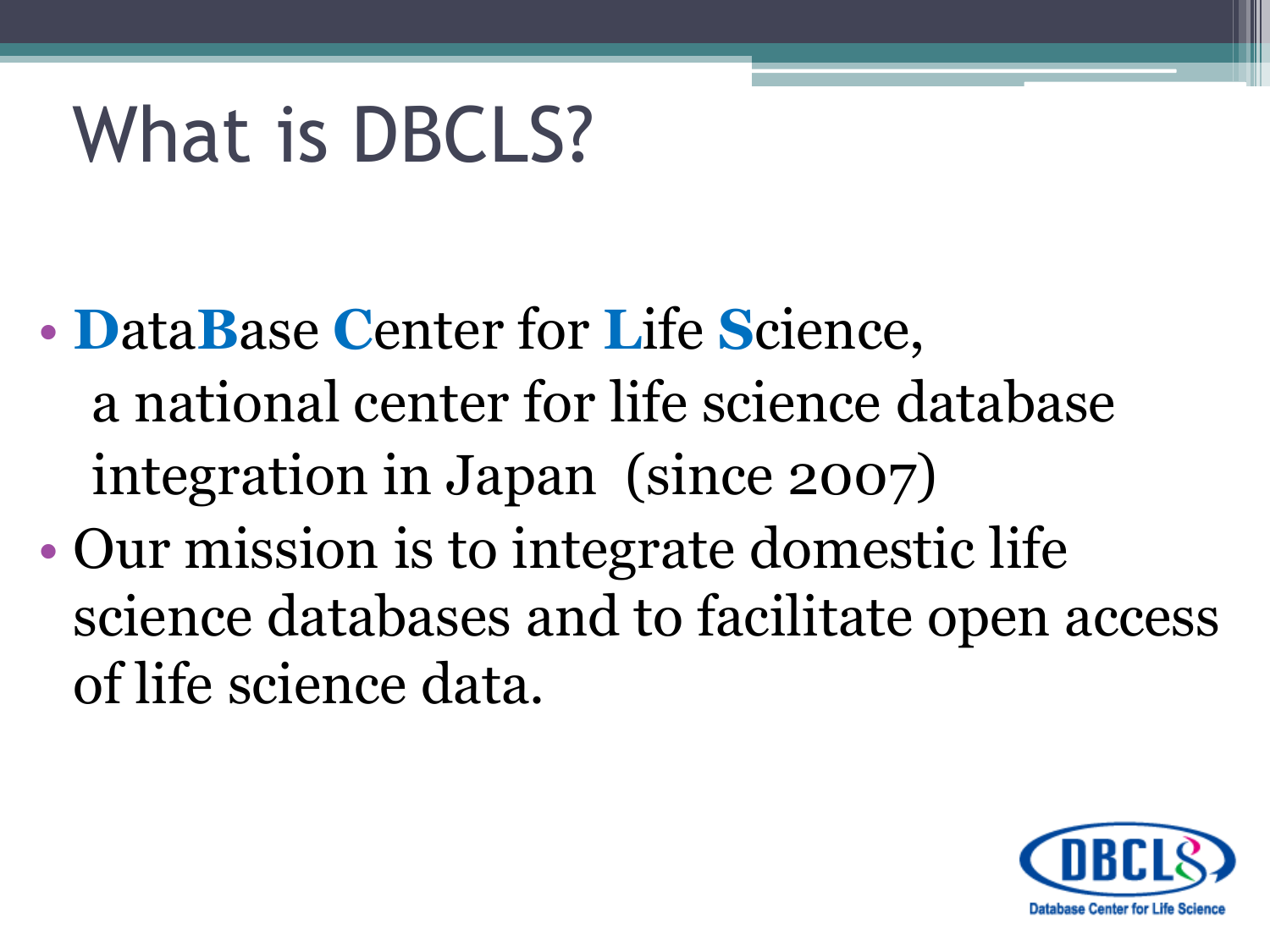## A Problem We Should Solve

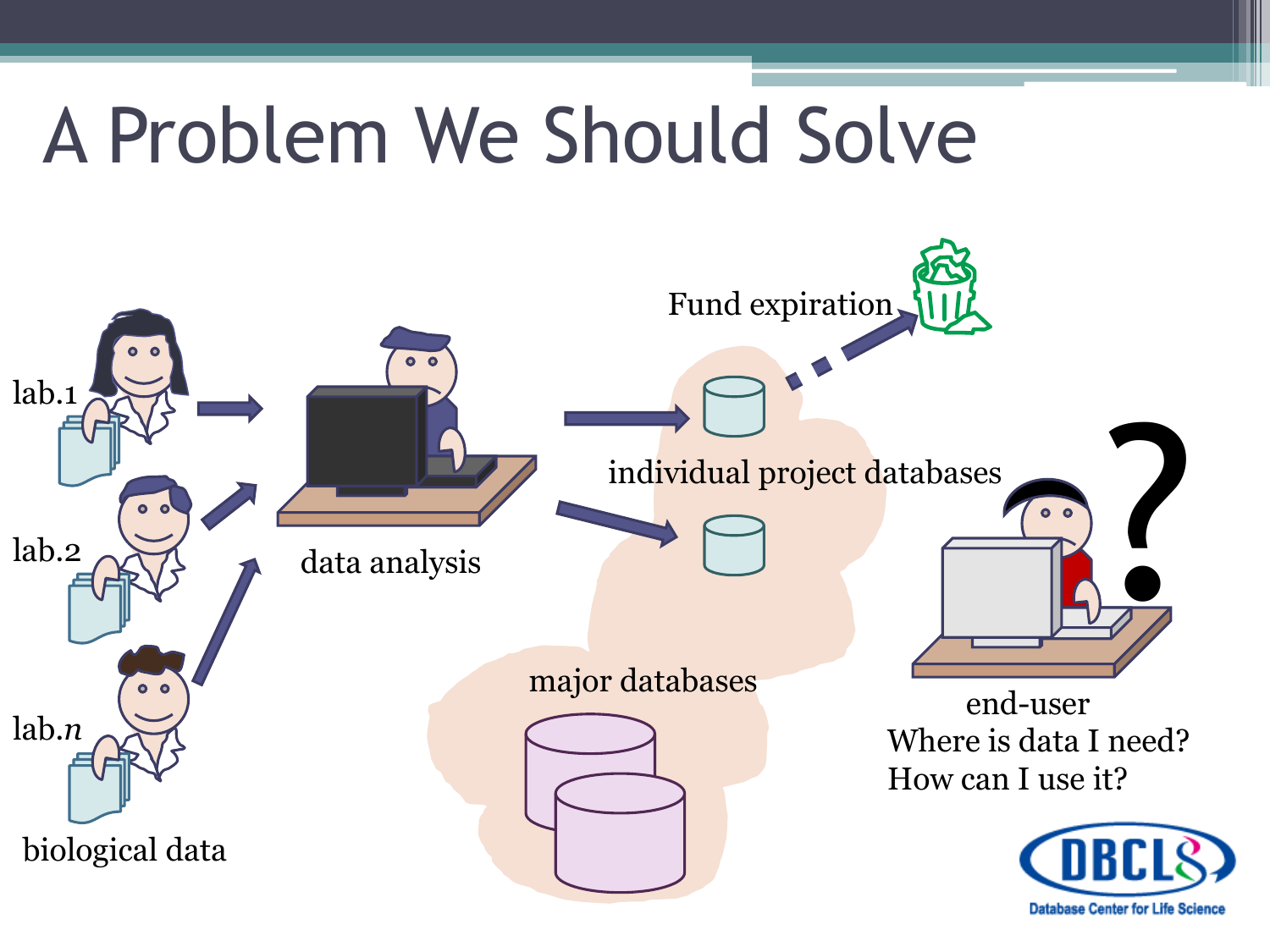## Proposed Scheme

Web interface to release DB in 5 min archive & search

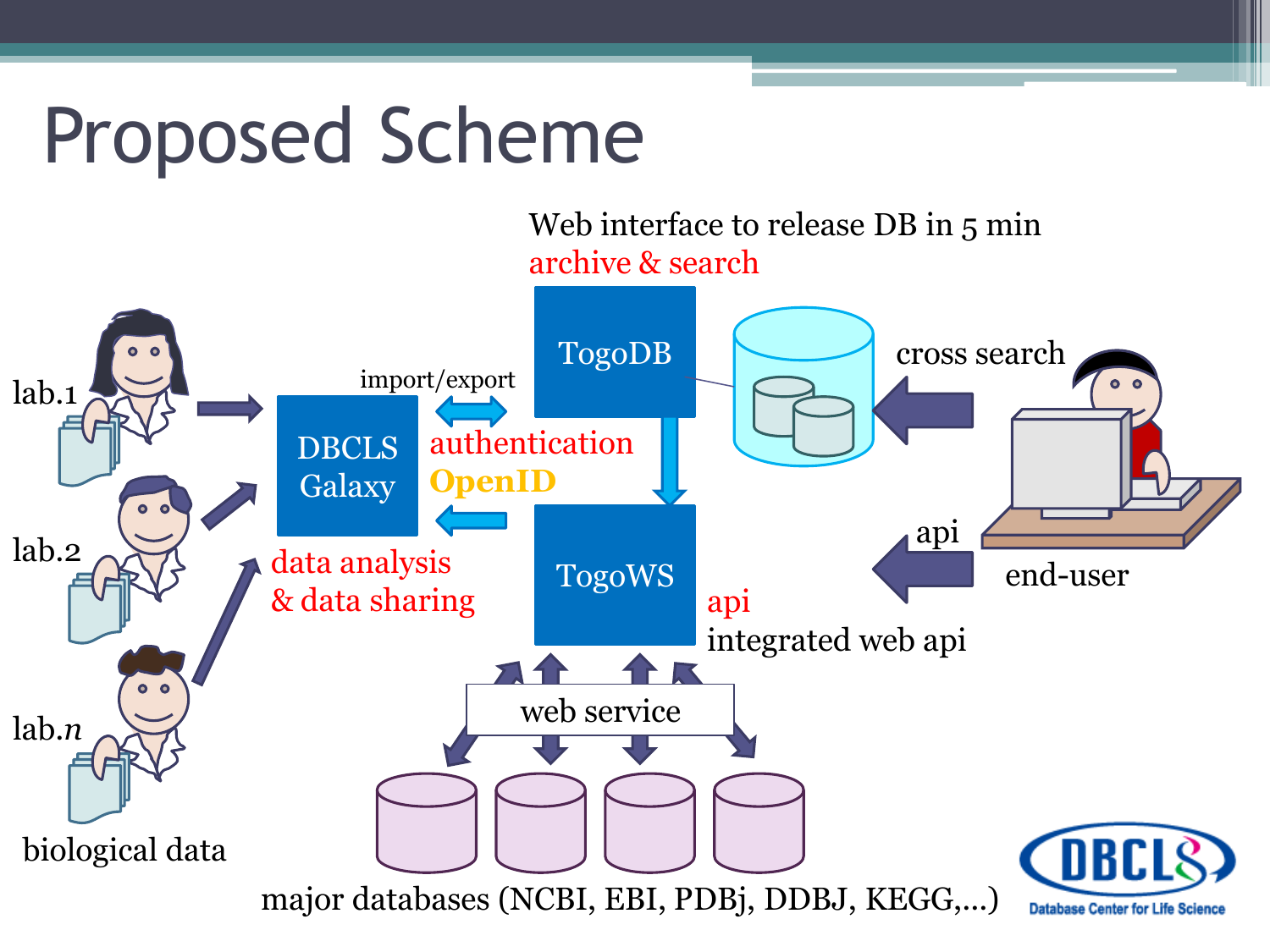# Our Development

- お持ち帰り (All-in-one package to take out) DBCLS Galaxy
	- bootable image including all softwares to start DBCLS Galaxy automatically.
- adding tools, for example,
	- a tool to connect TogoWS & TogoDB
	- a tool to notify a user when a workflow ends through **Twitter**
	- a command-line tool to run a workflow
	- text mining tools
	- semantic web tools
- writing documents in Japanese